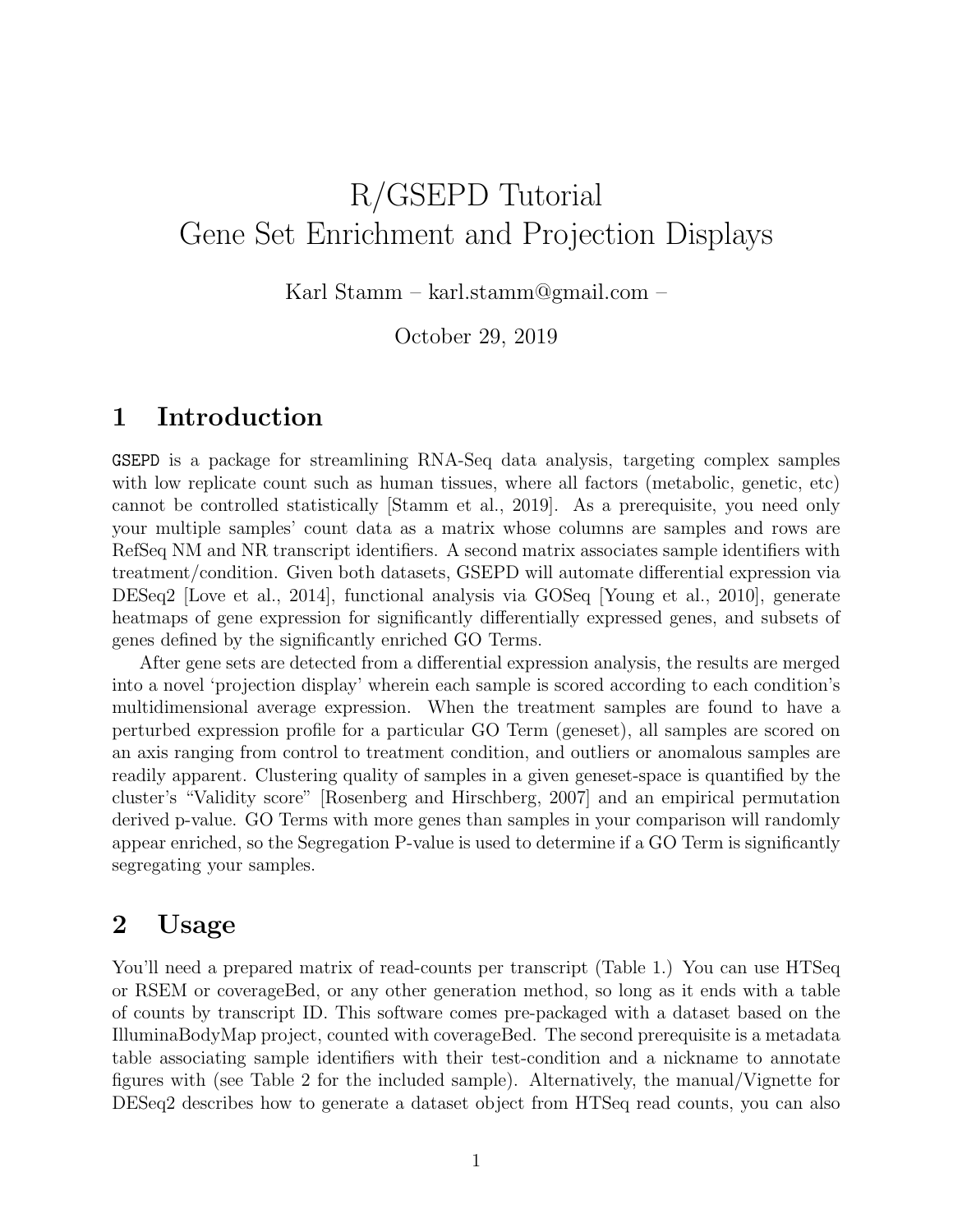initialize GSEPD with the DESeqDataSet object instead of the counts matrix. By default this table will be normalized by DESeq during processing, but if you have a pre-normalized table, you can prevent the double normalization by setting renormalize=FALSE in the INIT() routine.

### 2.1 Naming Conventions

In R, column names are not allowed to have spaces or certain special characters like  $+$  or . As your sample names are the columns of the count table, this implies your sample names may not have special characters or spaces. When you load a table with invalid column headers, R may silently convert invalid characters into periods, thus "Sample 1" becomes "Sample.1". If your metadata table (where samples must be annotated) matches the original count table, it won't match this converted name, and you'll either get an error about samples not being found, or worse, an apparently successful run with invalid data. In later stages of the GSEPD process your test conditions also become column headers, and spaces will cause an error before completion. It's better to compare groups 'test' vs 'control' than 'lung tissue' vs 'healthy(-ish) person'.

```
library(rgsepd)
```

```
## Loading required package: DESeq2
## Loading required package: S4Vectors
## Loading required package: stats4
## Loading required package: BiocGenerics
## Loading required package: parallel
##
## Attaching package: 'BiocGenerics'
## The following objects are masked from 'package:parallel':
##
## clusterApply, clusterApplyLB, clusterCall, clusterEvalQ,
## clusterExport, clusterMap, parApply, parCapply, parLapply,
## parLapplyLB, parRapply, parSapply, parSapplyLB
## The following objects are masked from 'package:stats':
##
## IQR, mad, sd, var, xtabs
## The following objects are masked from 'package:base':
##
## Filter, Find, Map, Position, Reduce, anyDuplicated, append,
## as.data.frame, basename, cbind, colnames, dirname, do.call,
## duplicated, eval, evalq, get, grep, grepl, intersect,
## is.unsorted, lapply, mapply, match, mget, order, paste, pmax,
## pmax.int, pmin, pmin.int, rank, rbind, rownames, sapply,
## setdiff, sort, table, tapply, union, unique, unsplit, which,
## which.max, which.min
```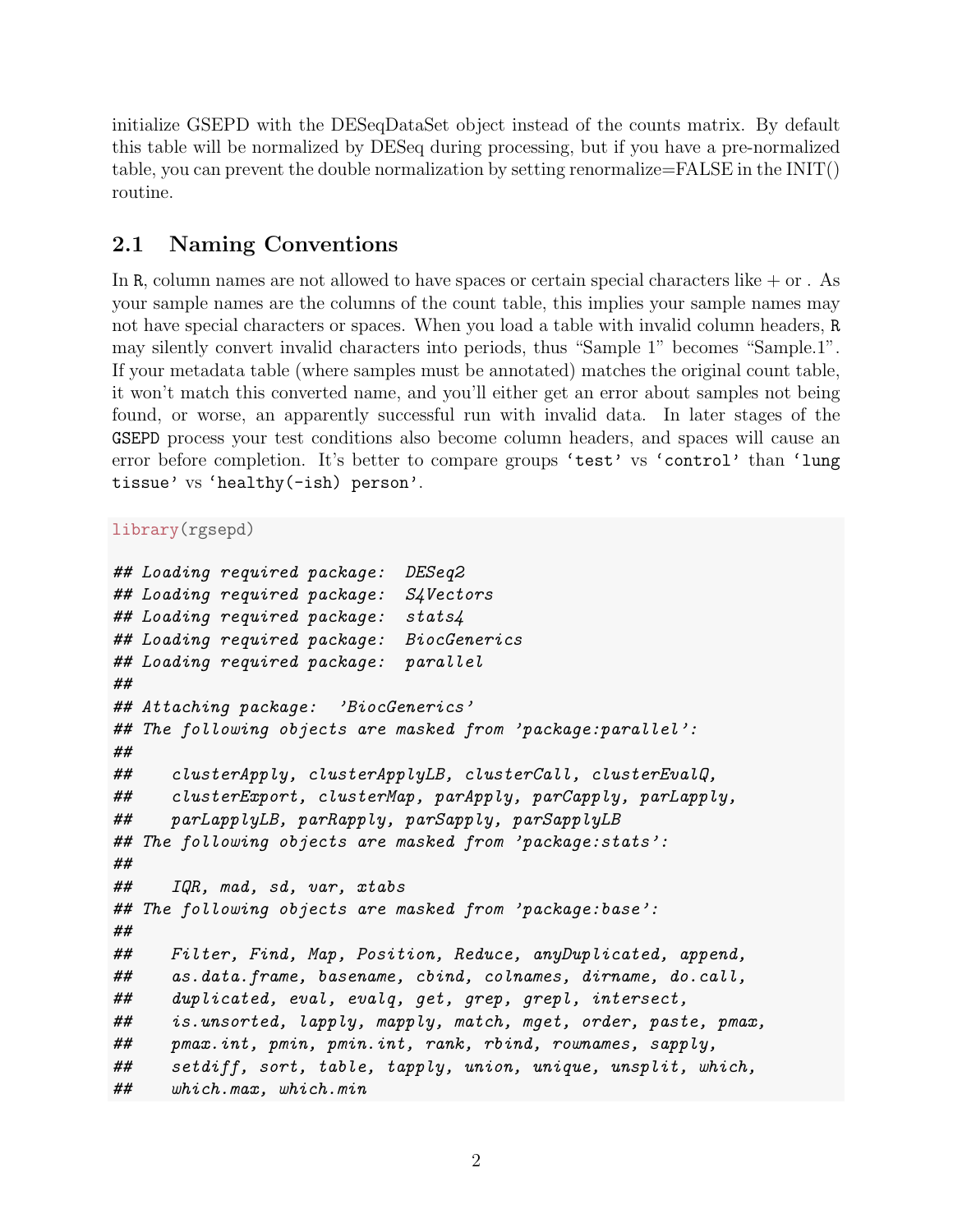```
##
## Attaching package: 'S4Vectors'
## The following object is masked from 'package:base':
##
## expand.grid
## Loading required package: IRanges
## Loading required package: GenomicRanges
## Loading required package: GenomeInfoDb
## Loading required package: SummarizedExperiment
## Loading required package: Biobase
## Welcome to Bioconductor
##
## Vignettes contain introductory material; view with
## 'browseVignettes()'. To cite Bioconductor, see
## 'citation("Biobase")', and for packages 'citation("pkgname")'.
## Loading required package: DelayedArray
## Loading required package: matrixStats
##
## Attaching package: 'matrixStats'
## The following objects are masked from 'package:Biobase':
##
## anyMissing, rowMedians
## Loading required package: BiocParallel
##
## Attaching package: 'DelayedArray'
## The following objects are masked from 'package:matrixStats':
##
## colMaxs, colMins, colRanges, rowMaxs, rowMins, rowRanges
## The following objects are masked from 'package:base':
##
## aperm, apply, rowsum
## Loading required package: goseq
## Loading required package: BiasedUrn
## Loading required package: geneLenDataBase
##
## Attaching package: 'geneLenDataBase'
## The following object is masked from 'package:S4Vectors':
##
## unfactor
##
##
## Loading R/GSEPD 1.18.0
## Building human gene name caches
```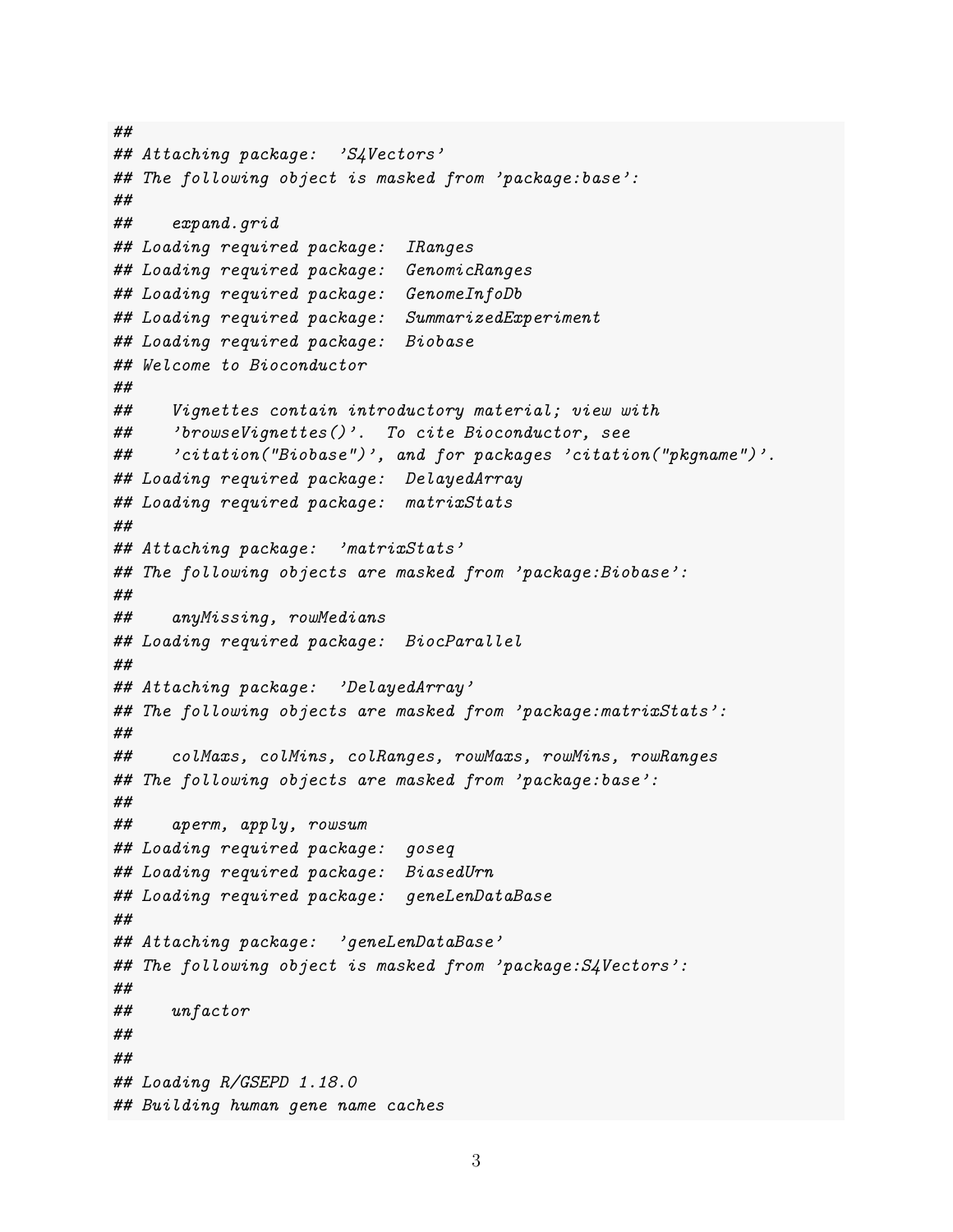## 'select()' returned 1:1 mapping between keys and columns ## 'select()' returned 1:1 mapping between keys and columns

```
set.seed(1000) #fixed randomness
data("IlluminaBodymap" , package="rgsepd")
data("IlluminaBodymapMeta" , package="rgsepd")
```

|                       | adipose.1 | adipose.2 | adipose.3 | adipose.4 | blood.1 | heart.1 | skeletal_muscle.1 |
|-----------------------|-----------|-----------|-----------|-----------|---------|---------|-------------------|
| NM <sub>-000014</sub> | 91717     | 91406     | 91667     | 91788     | 290     | 67285   | 15609             |
| NM <sub>-000015</sub> | 7         |           |           | $\theta$  | 0       | 3       | 0                 |
| NM <sub>-000016</sub> | 1395      | 1410      | 1505      | 1368      | 2592    | 15851   | 2255              |
| NM <sub>-000017</sub> | 1400      | 1439      | 1393      | 1334      | 460     | 1992    | 2759              |
| NM <sub>-000018</sub> | 9505      | 9432      | 9217      | 9780      | 4432    | 33252   | 15478             |
| NM <sub>-000019</sub> | 5609      | 5580      | 5707      | 5622      | 1530    | 16616   | 11988             |
| NM <sub>-000020</sub> | 5961      | 5625      | 5774      | 5862      | 98      | 1658    | 497               |
| NM <sub>-000021</sub> | 3935      | 4092      | 3931      | 3964      | 12021   | 1570    | 2009              |
| NM <sub>-000022</sub> | 335       | 267       | 292       | 286       | 723     | 144     | 75                |
| NM <sub>-000023</sub> | 103       | 108       | 97        | 85        | 16      | 1463    | 13083             |

Table 1: First few rows of the included IlluminaBodymap dataset. See ?IlluminaBodymap for more details.

|    |               |   | Sample Condition SHORTNAME |
|----|---------------|---|----------------------------|
|    | 1 adipose.1 A |   | AD1                        |
| 2  | adipose.2 A   |   | AD2                        |
|    | 3 adipose.3   | A | AD3                        |
|    | 4 adipose.4 A |   | AD4                        |
| 5. | blood.1       |   | BL1                        |
|    | blood.2       |   | RL2                        |

Table 2: First few rows of the included IlluminaBodymapMeta dataset. See ?IlluminaBodymapMeta for more details. These are easy to build with a spreadsheet, saved to csv and R's builtin ?read.csv

Next we'll sub-select 2, 000 genes from this set for speed. Initialize the GSEPD object with the GSEPD\_INIT function. Finally, to indicate which conditions will be tested as this dataset includes samples from 'condition' A, B, and C, we use GSEPD ChangeConditions.

```
isoform_ids <- Name_to_RefSeq(c("GAPDH","HIF1A","EGFR","MYH7","CD33","BRCA2"))
rows_of_interest <- unique( c( isoform_ids ,
                    sample(rownames(IlluminaBodymap),
                    size=2000,replace=FALSE)))
G <- GSEPD_INIT(Output_Folder="OUT",
          finalCounts=round(IlluminaBodymap[rows_of_interest , ]),
          sampleMeta=IlluminaBodymapMeta,
            COLORS=c(blue="#4DA3FF",black="#000000",gold="#FFFF4D"))
```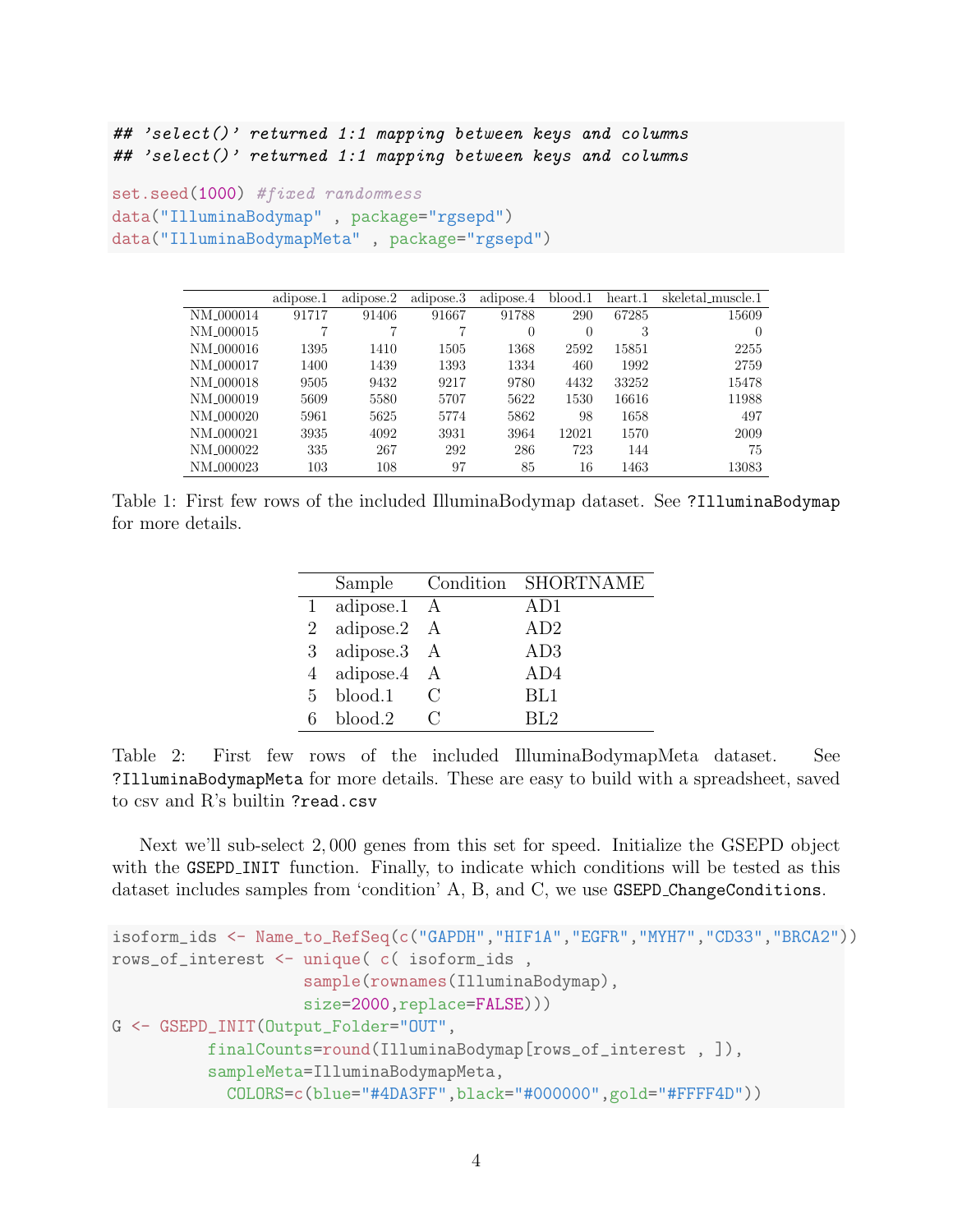```
## Keeping rows with counts (1823 of 2006)
```

```
G <- GSEPD_ChangeConditions( G, c("A","B"))
```
This should only take a moment, and create the folder OUT which will hold your generated results. If you're familiar with R objects, you can explore the G object here and change default parameters, all set by GSEPD INIT. We'll change some parameters now to demonstrate:

```
G$MAX_Genes_for_Heatmap <- 25
G$MAX_GOs_for_Heatmap <- 25
G$MaxGenesInSet <- 12
G$LIMIT$LFC <- log( 2.50 , 2 )
G$LIMIT$HARD <- FALSE
```
Here we changed five default settings on the G master object. The parameters MAX\_Genes\_for\_Heatmap and MAX GOs for Heatmap cap how many rows you'll see on your final differential expression heatmap (Figure 6) and the projection HMA file (Figure 4), choosing the most significant rows so your figures are shorter. If you'd like a figure containing everything, make these values large.

The parameter MaxGenesInSet controls the size of evaluated GO-Terms. Default is 30, here we reduce it to 12 for speed. Calculating projection significance for large sets can be slow. Also see MinGenesInSet for culling niche gene sets. The goal here is to limit our results to gene sets which are not too broad and not too narrow.

The parameter LIMIT \$LFC is the  $log_2$  minimum foldchange required for significance, here we've set it to require  $250\%$  expression up or down (default is  $200\%$ , at LFC=1). Finally LIMIT\$HARD if TRUE (the default), means figures and plots will respect the specified p-value limits. Sometimes your comparison won't have any significant genes or GO-terms and later stages of the pipeline will error or quit. To force generation of all stages and plots of lessthan-strictly significant sets, we have set the LIMIT\$HARD=FALSE. You'll see messages during processing if very few genes would be strictly significant, as the system adjusts the threshold automatically. By default, limits are hard at  $p = 0.05$ .

Now we're ready to run the pipeline:

```
G <- GSEPD_Process( G )
```

```
## converting counts to integer mode
## Generating OUT/DESEQ.counts.Ax4.Bx8.csv
## converting counts to integer mode
## estimating size factors
## estimating dispersions
## gene-wise dispersion estimates
## mean-dispersion relationship
## final dispersion estimates
## fitting model and testing
```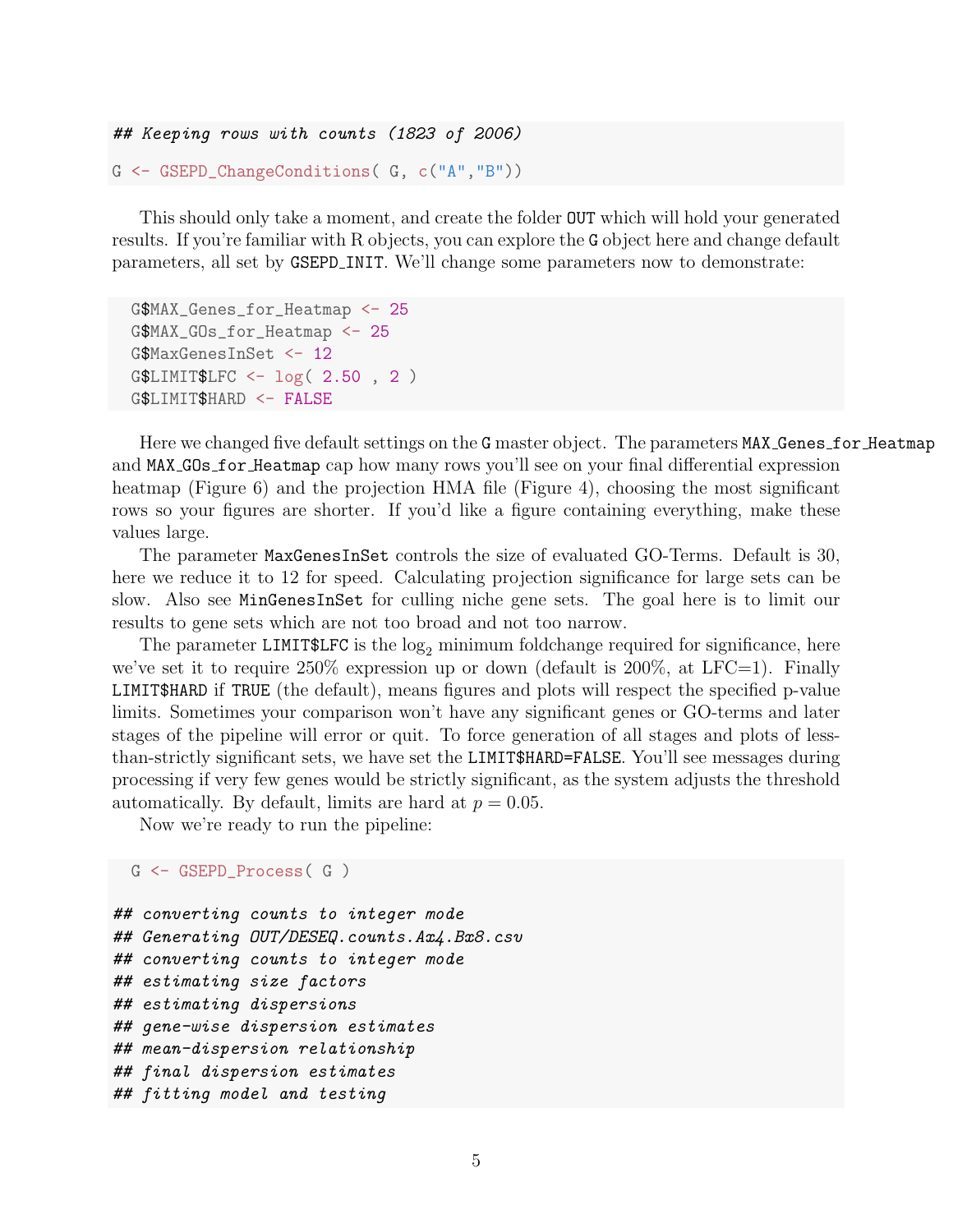## using 'normal' for LFC shrinkage, the Normal prior from Love et al (2014). ## ## Note that type='apeglm' and type='ashr' have shown to have less bias than  $type='normal'$ . ## See ?lfcShrink for more details on shrinkage type, and the DESeq2 vignette. ## Reference: https://doi.org/10.1093/bioinformatics/bty895 ## Generating OUT/DESEQ.Volcano.Ax4.Bx8.png ## Generating OUT/DESEQ.RES.Ax4.Bx8.csv ## dumping rows with raw PVAL>0.990 OR baseMean < 1 OR on excludes list ## Rows remaining: 683 ## Converting identifiers with local DB ## Converting identifiers with biomart ## Generating OUT/DESEQ.RES.Ax4.Bx8.Annote.csv ## Too many genes found differentially expressed, changing the threshold to raw p=0.000000 so we can use 25 genes in the heatmap. ## Generating OUT/HM.Ax4.Bx8.25.pdf ## Loading hg19 length data... ## Fetching GO annotations... ## Loading required package: AnnotationDbi ## Calculating the p-values... ## 'select()' returned 1:1 mapping between keys and columns ## Loading hg19 length data... ## Fetching GO annotations... ## Calculating the p-values... ## 'select()' returned 1:1 mapping between keys and columns ## Loading hg19 length data... ## Fetching GO annotations... ## Calculating the p-values... ## 'select()' returned 1:1 mapping between keys and columns ## 'select()' returned 1:1 mapping between keys and columns ## 'select()' returned 1:1 mapping between keys and columns ## Generating OUT/GOSEQ.RES.Ax4.Bx8.GO.csv ## Written GO categories, now reverse mapping ## Generating OUT/GSEPD.RES.Ax4.Bx8.GO2.csv ## Generating OUT/GSEPD.RES.Ax4.Bx8.MERGE.csv ## Generating OUT/GSEPD.PCA\_AG.Ax4.Bx8.pdf ## Generating OUT/GSEPD.PCA DEG.Ax4.Bx8.pdf ## Generating OUT/SCA.GSEPD.Ax4.Bx8.pdf ## Calculating Projections and Segregation Significance ## Generating OUT/GSEPD.HMA.Ax4.Bx8.pdf ## Generating OUT/GSEPD.HMA.Ax4.Bx8.csv ## All Done!

This step can take a few minutes on a full genome-wide dataset. If you change something and re-run GSEPD will reuse any files it finds with the same filename, so you don't have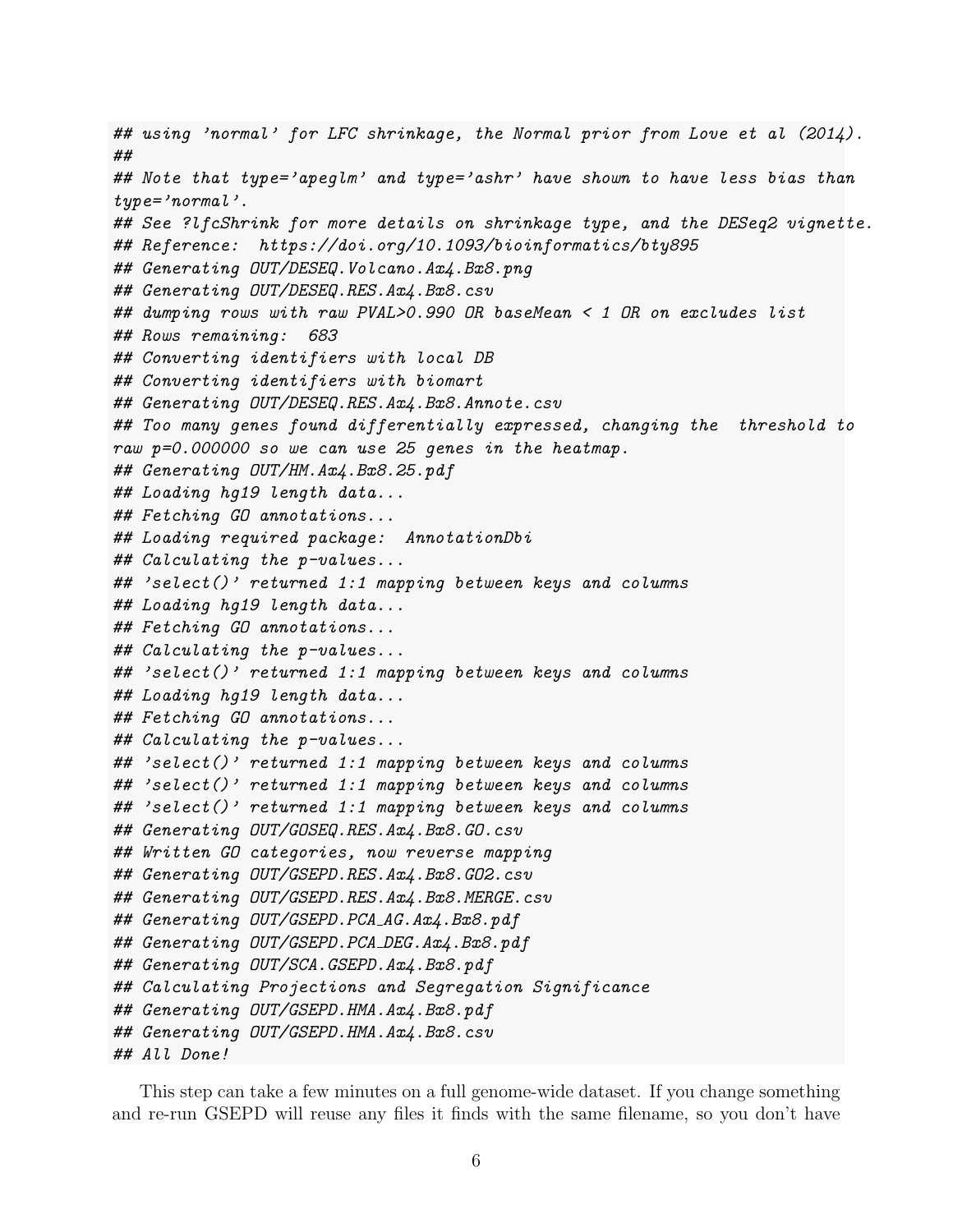to wait for each step again, unless the filenames change. GSEPD's automation steps will convert gene identifiers, and GOSeq can take a few minutes as it runs on three differential expression sets (the upregulated, the downregulated, and the combined). All of these results are saved as CSV files under the OUT folder.

We save the G object from a GSEPD Process routine, to retain information such as the normalized counts (wherein DESeq adjusted for library sequencing depths). This object will be passed to further visualizations, such as heatmaps and PCA.

print(isoform\_ids)

## GAPDH HIF1A EGFR MYH7 CD33 BRCA2 ## "NR\_152150" "NM\_181054" "NM\_201284" "NM\_000257" "NM\_001772" "NM\_000059"

GSEPD\_Heatmap(G,isoform\_ids)

## Warning: 1 gene ids are not found in count data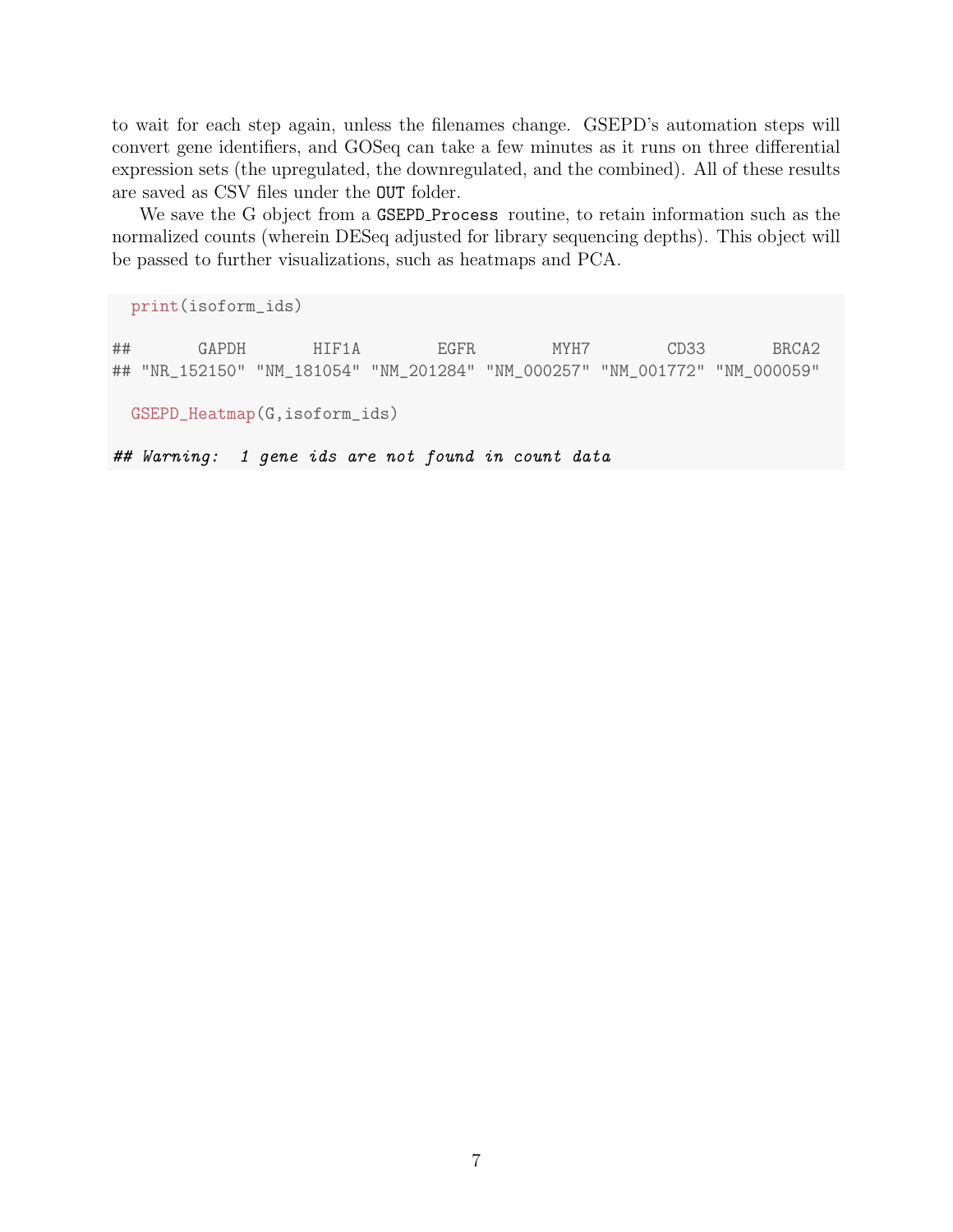

#### GSEPD\_PCA\_Plot(G)

## Generating OUT/GSEPD.PCA\_AG.Ax4.Bx8.pdf, overwriting previous existing version. ## Generating OUT/GSEPD.PCA\_DEG.Ax4.Bx8.pdf, overwriting previous existing version.

## pdf ## 2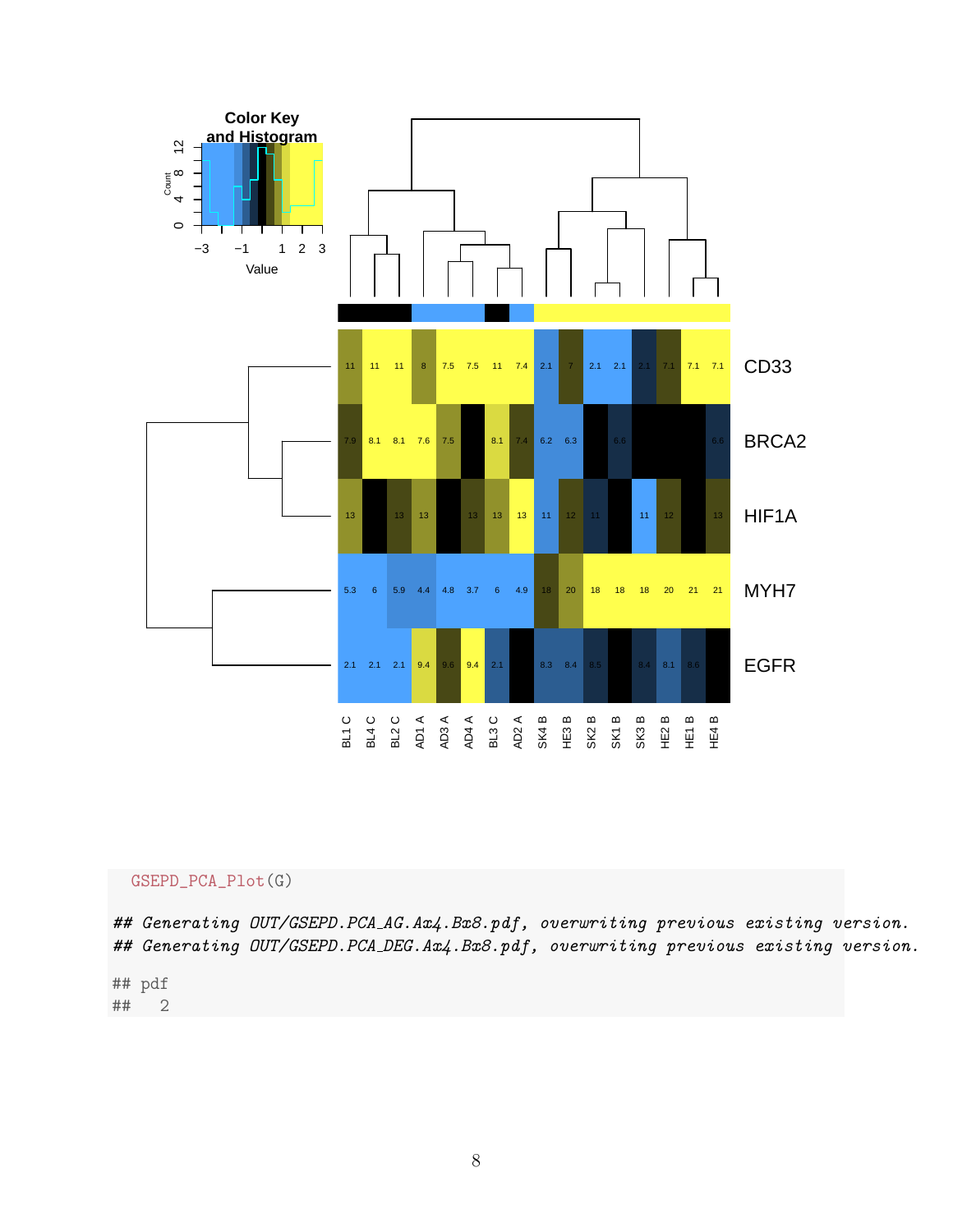# 3 Results

Several files are generated from each run. When GSEPD Processis invoked the pre-specified conditions are compared, or when GSEPD ProcessAllis invoked, each condition is tested against all others. For each comparison, files with the comparison listed in their filename are generated. For a condition named "A" with  $N$  samples, versus "B" with  $M$  samples, your normalized counts file will be written to OUT\DESEQ.counts.AxN.BxM.csvfor example. If one of your conditions has the letter  $x$  in it, please change the delimiter with something like G\$C2T\_Delimiter <- 'z' or other unused character.

### 3.1 Heatmap Organizational Clustering

Each generated heatmap figure organizes the rows and columns such that similar profiles are adjacent. For this we use the default methods of gplots::heatmap.2 which calls hclust on the supplied data. For gene heatmaps where you see numbers in each cell, representing the gene's expression value calculated by DESeq2::varianceStabilizingTransformation . For users who have pre-normalized their datasets, systemic re-normalization can be disabled at initialization with the renormalize parameter. The magnitude of a gene's expression might dominate the heirarchical clustering, so scaling is warranted. GSEPD will scale gene expression values within each row(gene) as a normal Gaussian by subtracting the row's mean and dividing out the standard deviation. Therefore it is dependent on the samples used in the figure, and heirarchical clustering with complete linkage is not guaranteed to be stable. To ensure some values of each specified color, the normalized color data is capped to a specifiable minimum and maximum (default 3) before heatmap.2's clustering is performed.

```
Annotated_Filtered <- read.csv("OUT/DESEQ.RES.Ax4.Bx8.Annote_Filter.csv",
                      header=TRUE,as.is=TRUE)
```

| <b>REFSEQ</b>         | baseMean  | Ax4   | Bx8   | .X.Y<br>Х. | LOG2.X.Y. | lfcSE | PVAL | PADJ | <b>HGNC</b>                     | <b>ENTREZ</b> |
|-----------------------|-----------|-------|-------|------------|-----------|-------|------|------|---------------------------------|---------------|
| NM_000016             | 6124.45   | 10.40 | 12.85 | 0.13       | $-2.94$   | 0.55  | 0.00 | 0.02 | <b>ACADM</b>                    | 34            |
| NM_000028             | 5212.46   | 10.44 | 13.10 | 0.16       | $-2.67$   | 0.04  | 0.00 | 0.00 | AGL                             | 178           |
| NM_000050             | 2256.79   | 12.66 | 10.32 | 5.08       | 2.34      | 0.09  | 0.00 | 0.00 | ASS1                            | 445           |
| NM_000062             | 20408.97  | 15.71 | 13.72 | 3.96       | 1.99      | 0.04  | 0.00 | 0.00 | SERPING1                        | 710           |
| NM_000092             | 325.24    | 5.22  | 8.94  | 0.05       | $-4.27$   | 0.46  | 0.00 | 0.00 | COL <sub>4</sub> A <sub>4</sub> | 1286          |
| NM <sub>-000257</sub> | 437490.65 | 4.45  | 19.24 | 0.00       | $-15.53$  | 0.61  | 0.00 | 0.00 | MYH7                            | 4625          |
| NM 000322             | 149.41    | 4.78  | 7.44  | 0.08       | $-3.67$   | 0.75  | 0.00 | 0.01 | PRPH <sub>2</sub>               | 5961          |
| NM 000355             | 1750.86   | 12.23 | 9.39  | 6.62       | 2.73      | 0.28  | 0.00 | 0.00 | TCN <sub>2</sub>                | 6948          |
| NM 000419             | 746.03    | 7.15  | 4.68  | 6.75       | 2.76      | 0.31  | 0.00 | 0.00 | ITGA2B                          | 3674          |
| NM <sub>-000809</sub> | 417.33    | 2.32  | 7.36  | 0.00       | $-9.54$   | 1.52  | 0.00 | 0.00 | GABRA4                          | 2557          |

Table 3: First few rows of OUT/DESEQ.RES.Ax4.Bx8.Annote Filter.csv which contains the DESeq results, cropped for significant results, and annotated with gene names (the HGNC Symbol).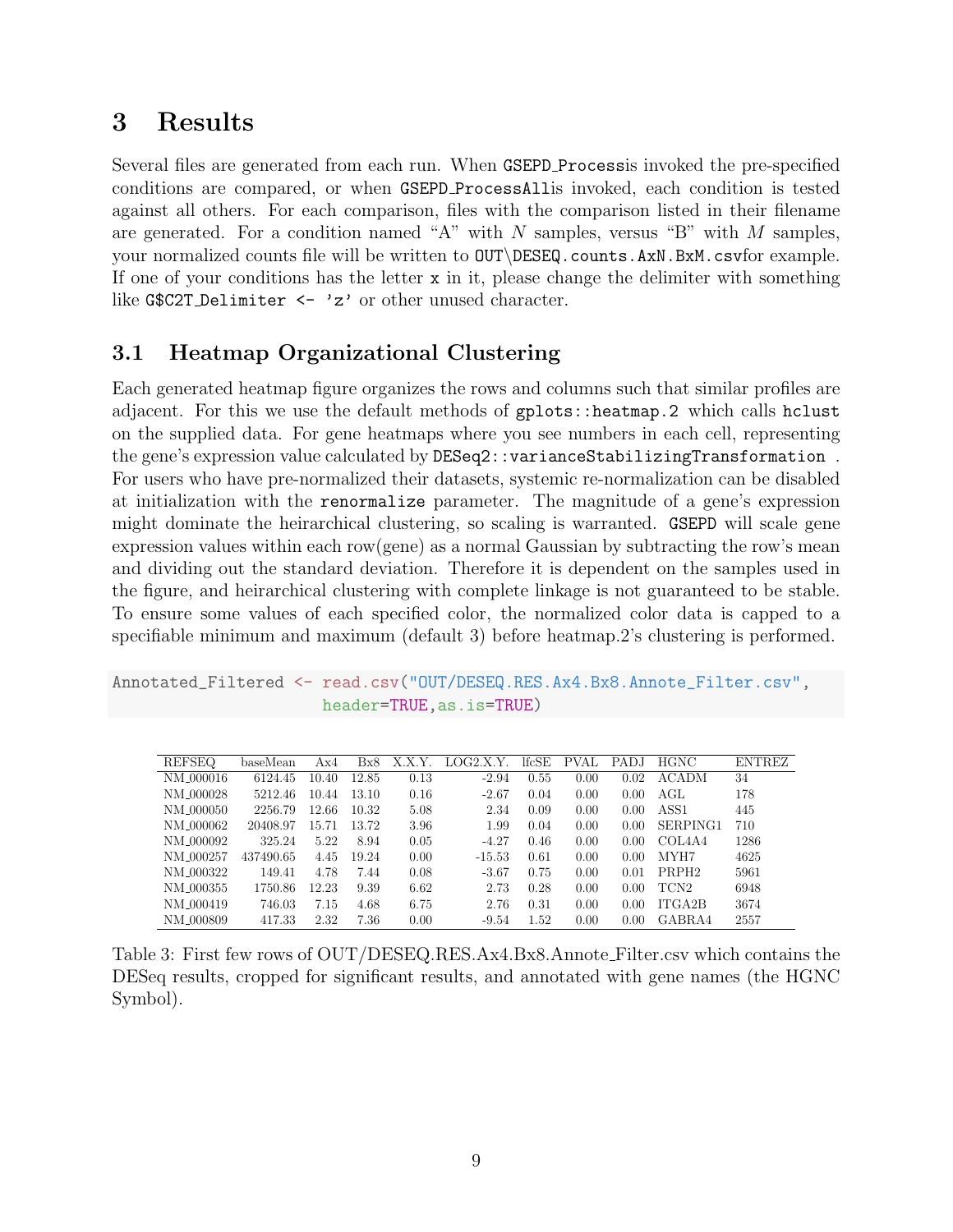

Figure 1: OUT\GSEPD.PCA AG.Ax4.Bx8.pdf is the Principle Components Analysis of All Genes, from the comparison Ax4 vs Bx8 under run OUT. This function annotates the top four major genes underlying each principle component dimension along each axis (by maximum absolute weight). Samples from the tested condition are marked in the comparison colors, here blue and gold. All genes and all samples are included. A true outlier sample can direct the principle components away from the differentiating genes, and all tested samples can show as a single cluster.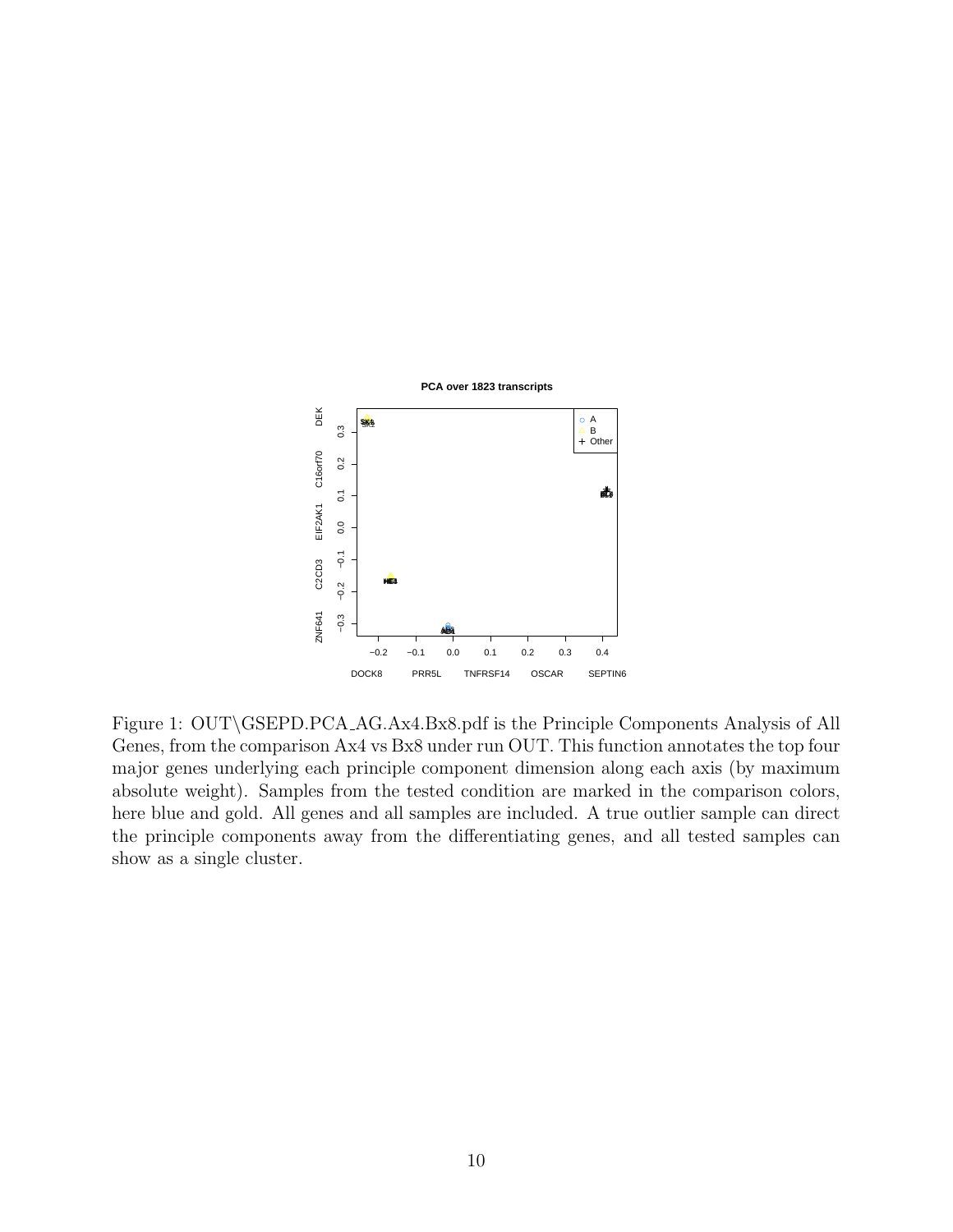

Figure 2: OUT\GSEPD.PCA DEG.Ax4.Bx8.pdf is the Principle Components Analysis of only Differentially Expressed Genes, from the comparison Ax4 vs Bx8 under run OUT. This function annotates the top four major genes underlying each principle component dimension along each axis (by maximum absolute weight). Samples from the tested condition are marked in the comparison colors, here blue and gold, with the non-comparison samples marked as black 'Other'. Because we're only reviewing genes found to be differentially expressed, this plot is guaranteed to show separation of your samples, sometimes spuriously.



Figure 3: OUT\DESEQ.Volcano.Ax4.Bx8.png is the 'volcano' plot from the comparison Ax4 vs Bx8. Here, the horizontal axis is the relative fold-change between conditions, and the vertical is significance. A left-right balanced figure indicates similar numbers of genes found up and down-regulated. The bundled IlluminaBodymap dataset does not have biological replicates, causing the Volcano plot to show too many significant genes.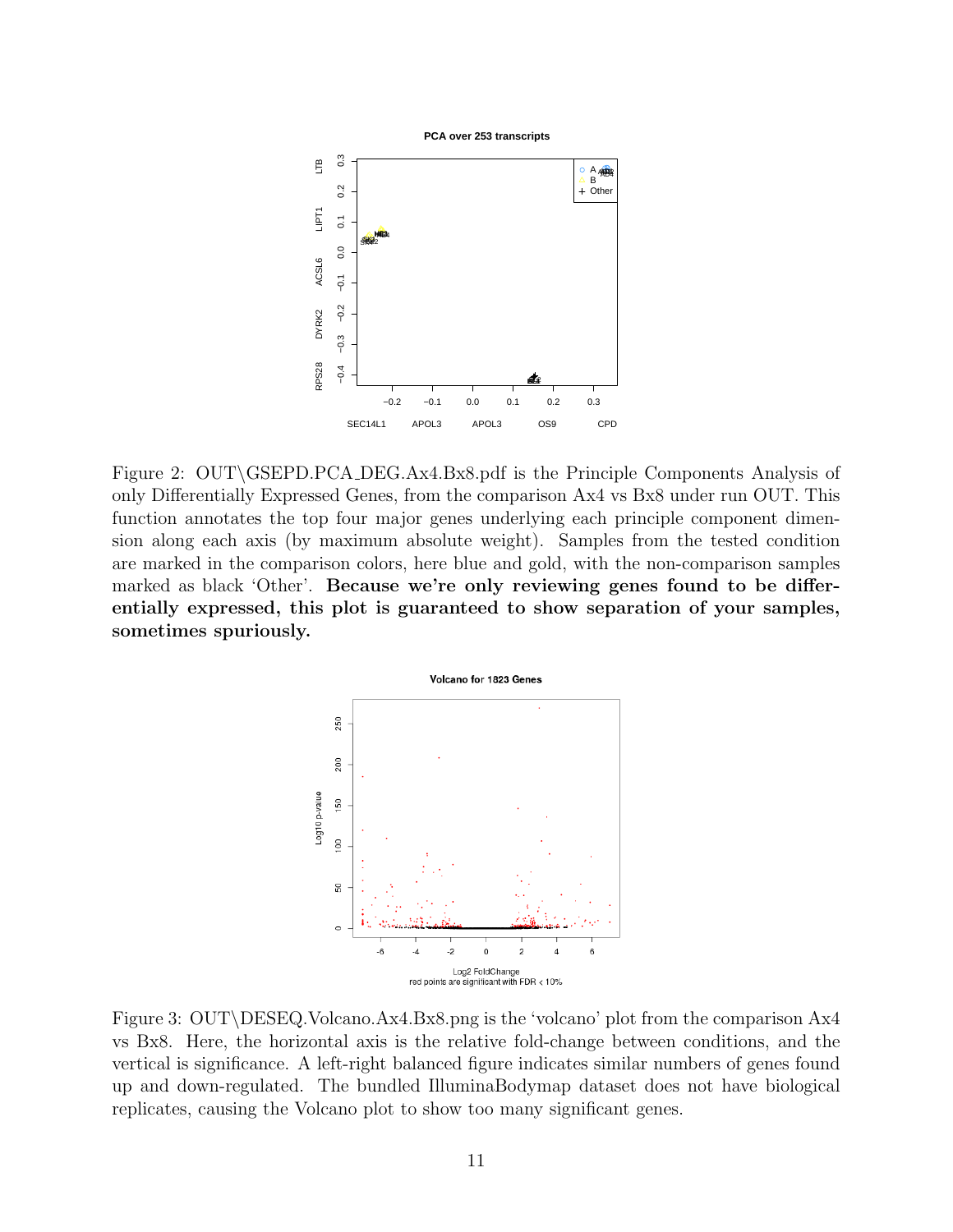

Figure 4: OUT\GSEPD.HMA.Ax4.Bx8.pdf is the projection display summary heatmap from the comparison Ax4 vs Bx8. Here, as in a normal heatmap, your samples are columns, and rows are GO Terms with significant segregation ability. All rows and columns are arranged to cluster. The color in each cell represents the sample's Alpha score for that GO Term, with blue indicating similarity to class 'A', and the gold indicating similarity to class 'B'. The unlabeled top row indicates the comparison categories, also seen on the sample labels along the bottom (A, B, or C). Any white dots indicate the sample was distant from the axis between conditions, so the color should be interpreted with caution or investigated further. The most interesting results from GSEPD are here, when unclassified samples (Blood/C) are scored as similar to either of the tested conditions on a geneset-by-geneset basis. Both the Alpha table and Beta table are summarized in the HMA figure.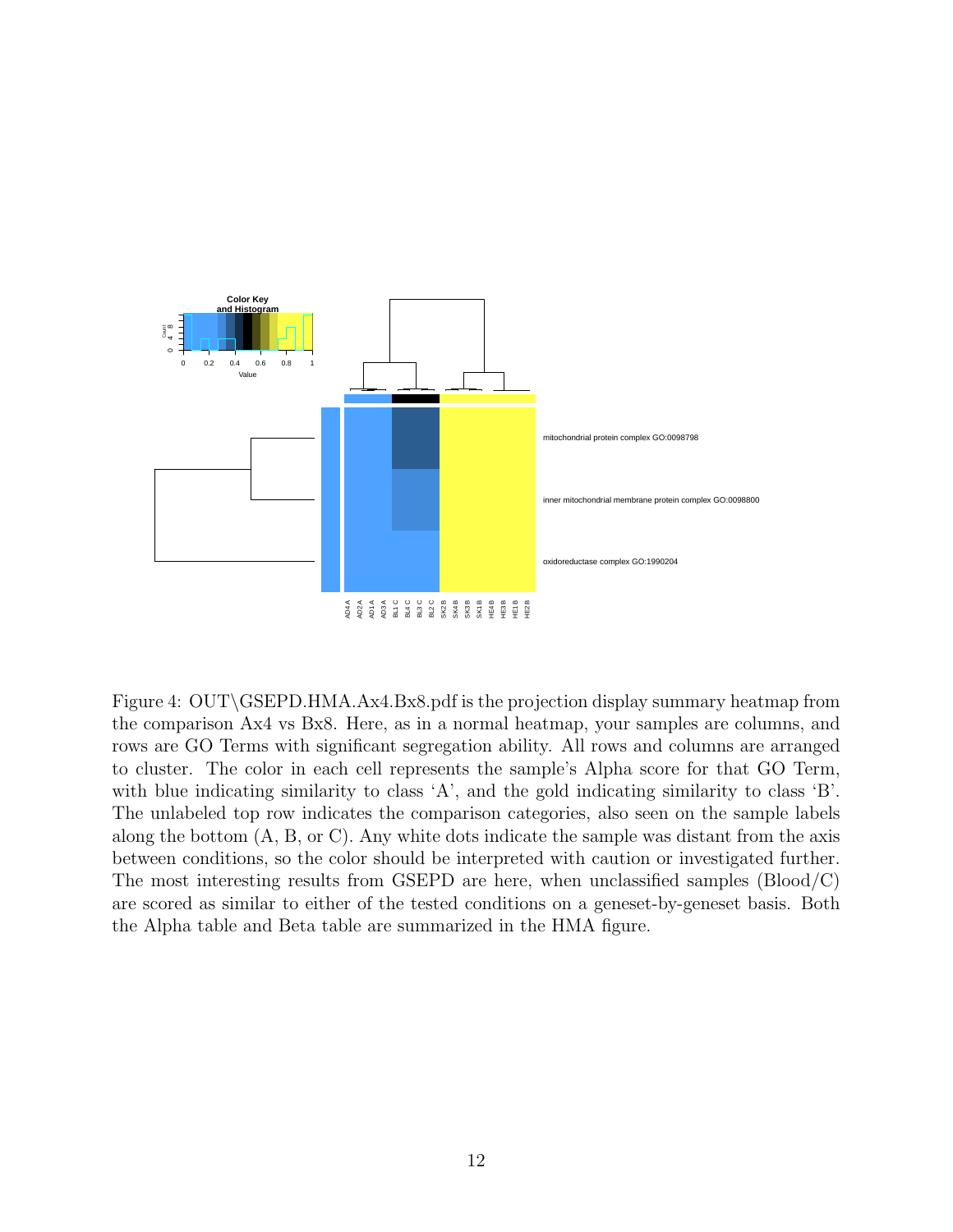

Figure 5: OUT\GSEPD.HMG.Ax4.Bx8.pdf is a simplified projection display summary heatmap from the comparison Ax4 vs Bx8. Here, as in a normal heatmap, your samples are columns, and rows are GO Terms with significant segregation ability. All rows and columns are arranged to cluster. The color in each cell represents the sample's  $Gamma(1/2)$  score for that GO Term, with blue indicating similarity to class 'A', and the gold indicating similarity to class 'B'. The unlabeled top row indicates the comparison categories, also seen on the sample labels along the bottom (A, B, or C). Black areas indicate the sample was distant from both conditions. The most interesting results from GSEPD are here, when unclassified samples (Blood/C) are scored as similar to either of the tested conditions on a geneset-bygeneset basis. Both the Gamma1 table and Gamma2 table are summarized in this HMG figure.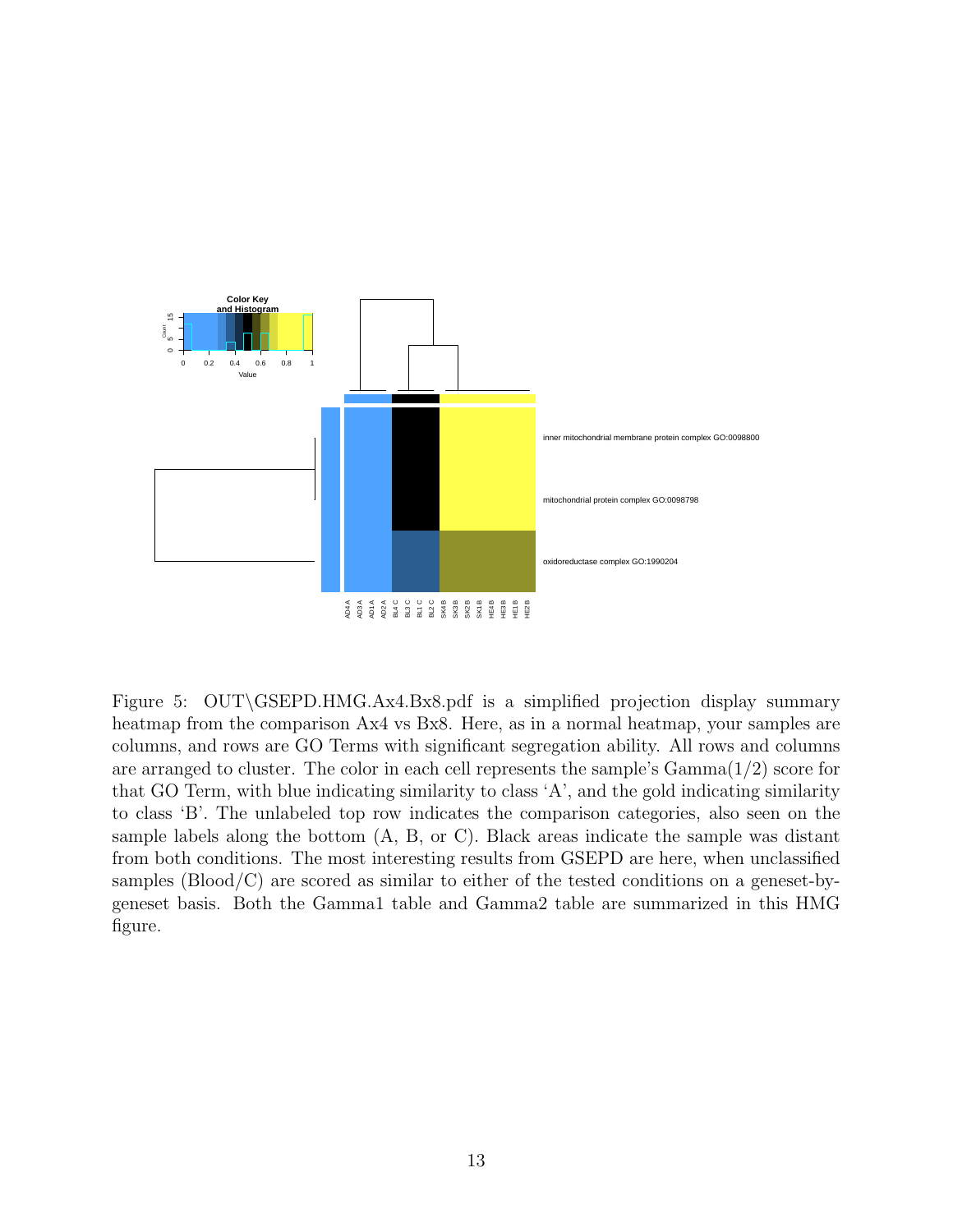

Figure 6: OUT\HM.Ax4.Bx8.25.pdf is a heatmap of your comparisons with full expression details for those genes found significantly expressed. The number of genes is given in the filename. Each row is scaled such that the lowest values are blue and the highest are gold (default colors are changable in GSEPD INIT). The numbers within each cell are the expression values as variance-stabilized normalized counts, similar to a log transform, provided by DESeq2. Across the top, between the sample clustering dendrogram and the heatmap itself is a colorbar annotating which samples belong to which comparison group, for this differential expression blue vs gold. Black corresponds to extraneous samples, contributing context. Other variations of this plot with less information are generated as HMS files (compared samples only) and HM- files (minimal figure without details).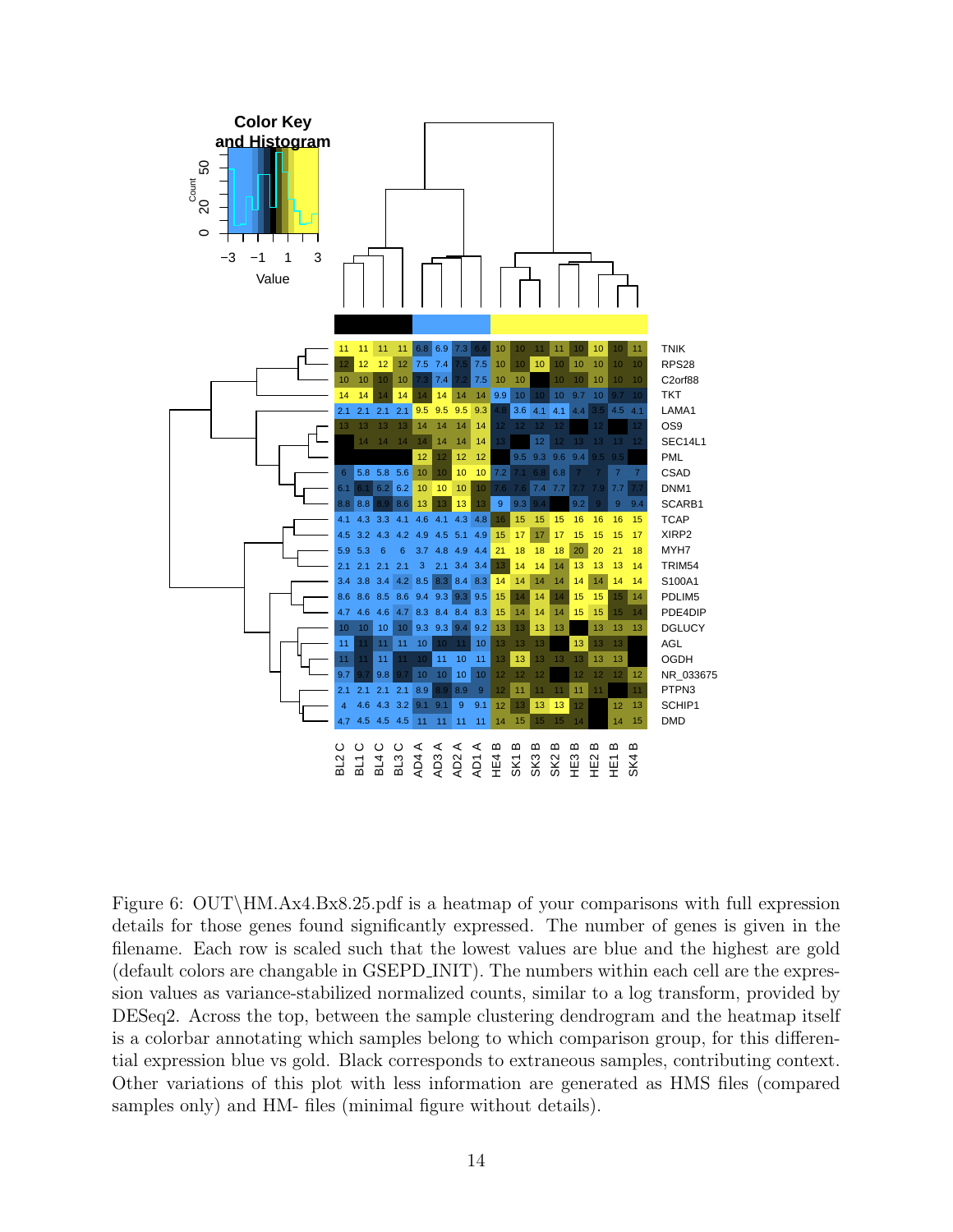

Figure 7: OUT\SCGO\GSEPD.Ax4.Bx8.GO0098798.pdf First page of the projections file for one GO Term. All significant sets have this figure generated displaying the central axis between two groups as a black line (with ends annotated Ax4 and Bx8), and each sample's closest point along the line. These files have half as many pages as genes in the set, so we can display pairs as two-dimensional scatterplots. It's a workaround to the problem of displaying an N-dimensional scatterplot. For sets with fewer than 11 genes, full pairings are viewable with the Pairs file, Figure 8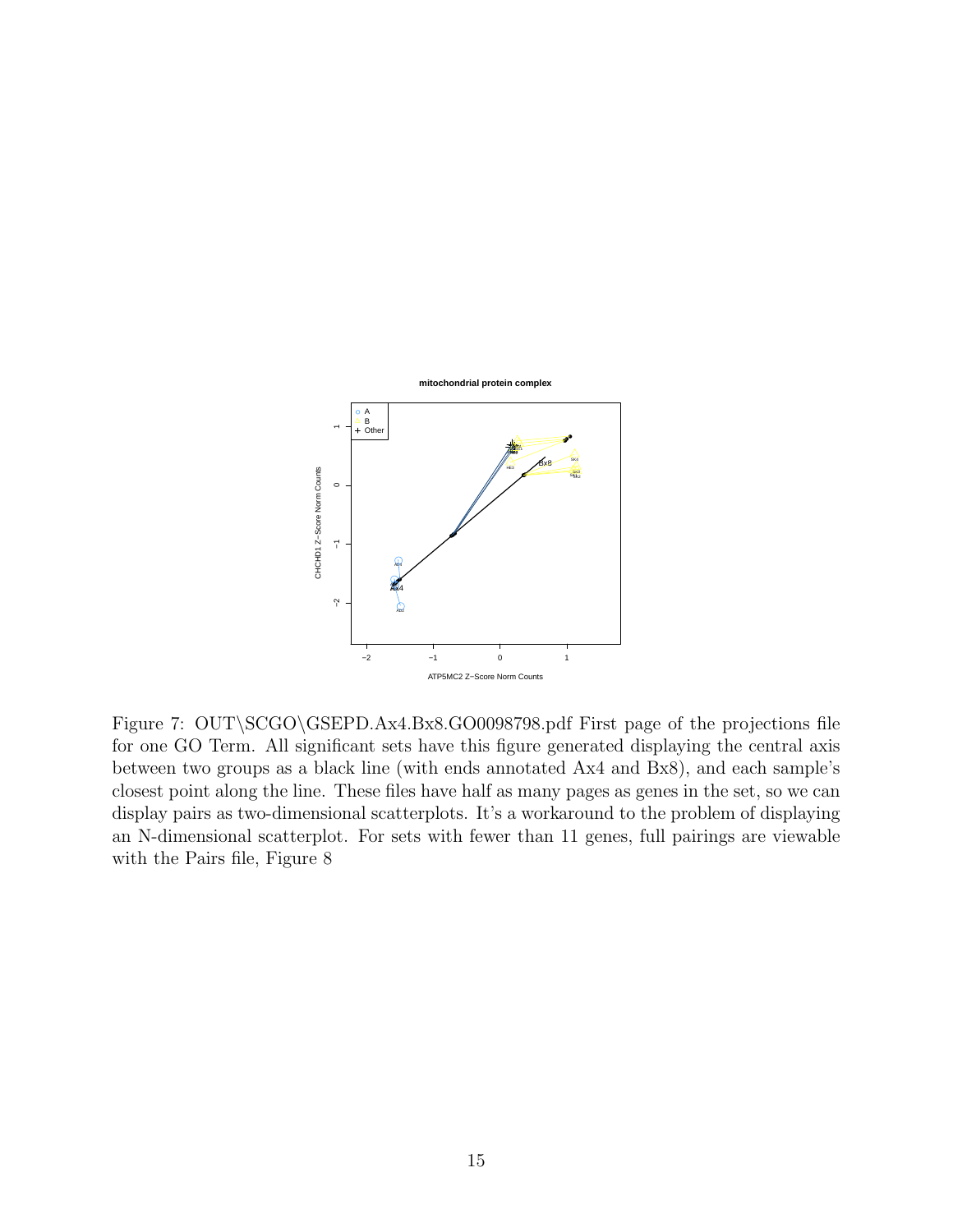

**inner mitochondrial membrane protein complex GO:0098800**

Figure 8: OUT\SCGO\Pairs.Ax4.Bx8.GO0098800.pdf The Pairs file is generated for significant GO terms with between two and ten genes, making it easy to review correlations or subgroups of gene expression among low-level gene sets.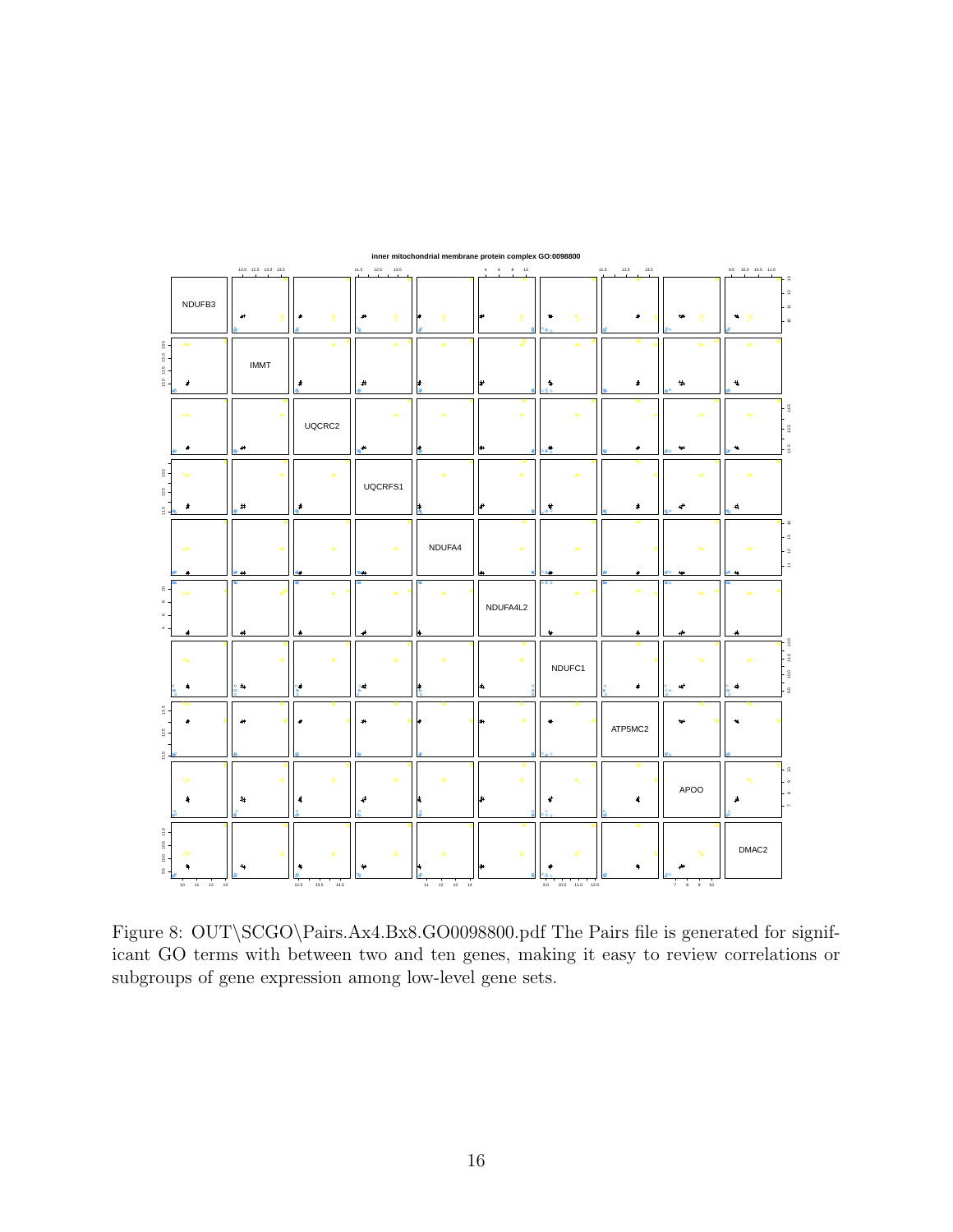

Figure 9: OUT\SCGO\Scatter.Ax4.Bx8.GO0098798.pdf The Scatter file is similar to the PCA files, but the gene set is restricted to those within a given, significant, GO Term. As in the PCA file, genes driving the principle components are annotated along the axes. At the bottom of the figure, statistics are given pertaining to this group. All such data is available in tables, but this Scatter plot helps the user see which samples behave like which groups. Depending on the number of genes relative to the number of samples, different PCA formulas may be used. For a set with only two genes, this file can directly display the expression values as normalized counts, the same as found on the expression heatmap (Fig. 6.)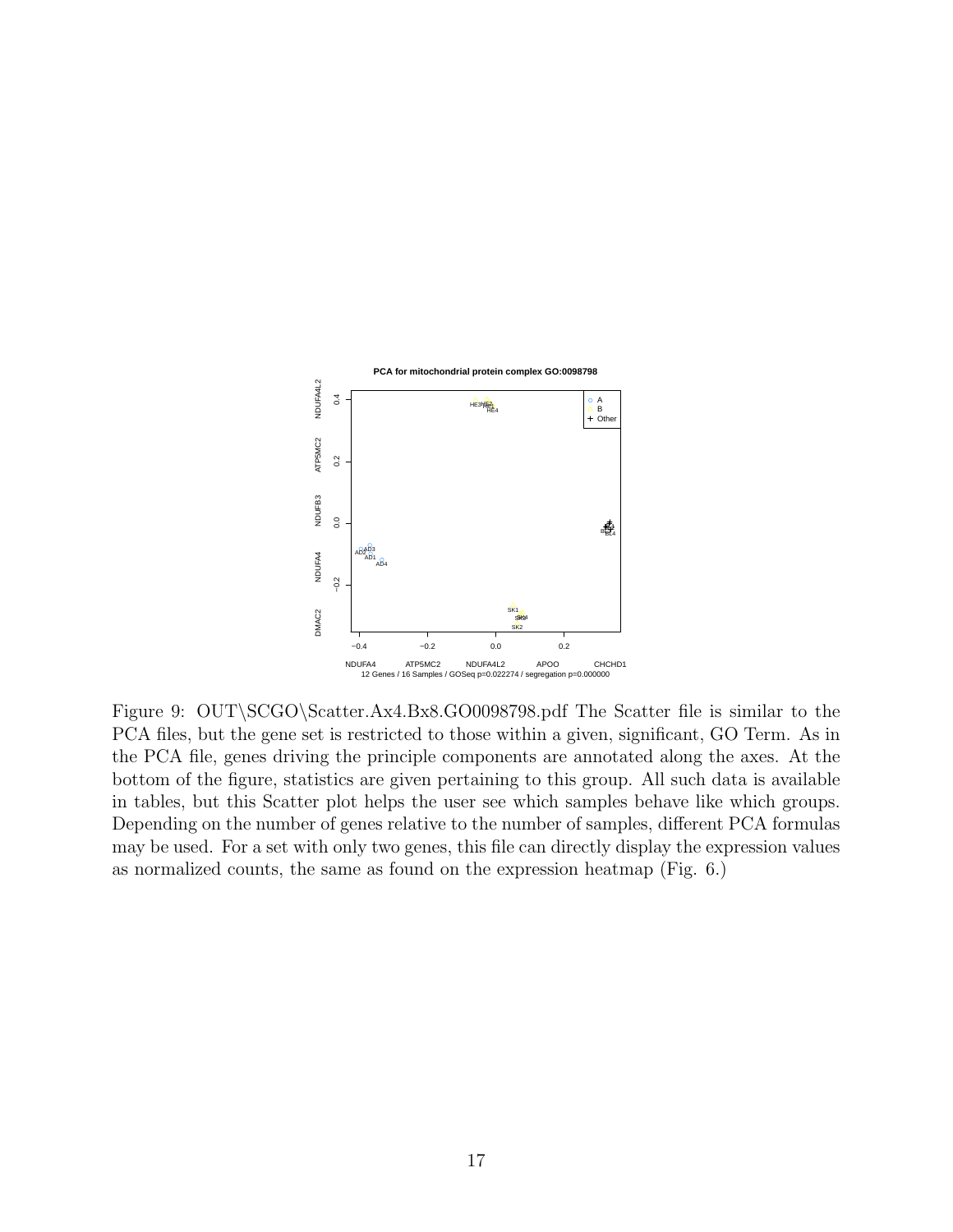| X<br>category<br>GO:0045333<br>3958<br>GO:0045333<br>3959 | over_represented_padj.x<br>0.05<br>0.05 | Term.x<br>cellular respiration | GOSEQ_DEG_Type<br>Down | HGNC<br>NDUFC1     | LOG2.X.Y. | <b>REFSEO</b>         | Ax4   | Bx8   | <b>PVAL</b> | PADJ |
|-----------------------------------------------------------|-----------------------------------------|--------------------------------|------------------------|--------------------|-----------|-----------------------|-------|-------|-------------|------|
|                                                           |                                         |                                |                        |                    |           |                       |       |       |             |      |
|                                                           |                                         |                                |                        |                    | $-2.46$   | NM 002494             | 9.03  | 11.40 | 0.00        | 0.00 |
|                                                           |                                         | cellular respiration           | Down                   | NDUFA4             | -2.87     | NM <sub>-002489</sub> | 10.60 | 13.10 | 0.00        | 0.00 |
| GO:0045333<br>3960                                        | 0.05                                    | cellular respiration           | Down                   | OGDH               | $-2.88$   | NM_001003941          | 10.50 | 13.40 | 0.00        | 0.00 |
| GO:0045333<br>3961                                        | 0.05                                    | cellular respiration           | Down                   | OGDHL              | $-7.82$   | NM_001143997          | 2.08  | 5.40  | 0.00        | 0.00 |
| GO:0045333<br>3962                                        | 0.05                                    | cellular respiration           | Down                   | CDK1               | 1.75      | NM 001786             | 7.67  | 5.72  | 0.37        | 1.00 |
| GO:0045333<br>3963                                        | 0.05                                    | cellular respiration           | Down                   | NDUFB <sub>3</sub> | $-2.74$   | NM 002491             | 9.41  | 11.60 | 0.01        | 0.08 |
| GO:0045333<br>3964                                        | 0.05                                    | cellular respiration           | Down                   | UOCRC2             | $-2.15$   | NM <sub>-003366</sub> | 12.40 | 14.50 | 0.00        | 0.00 |
| 3965<br>GO:0045333                                        | 0.05                                    | cellular respiration           | Down                   | UOCRFS1            | $-2.28$   | NM_006003             | 11.50 | 13.80 | 0.00        | 0.00 |
| GO:0098798<br>4050                                        | 0.02                                    | mitochondrial protein complex  | Down                   | ATP5MC2            | $-1.89$   | NM <sub>-005176</sub> | 11.60 | 13.40 | 0.00        | 0.02 |
| GO:0098798<br>4051                                        | 0.02                                    | mitochondrial protein complex  | Down                   | CHCH <sub>D1</sub> | $-1.65$   | NM 203298             | 8.21  | 9.85  | 0.00        | 0.02 |
| 4052<br>GO:0098798                                        | 0.02                                    | mitochondrial protein complex  | Down                   | UOCRFS1            | $-2.28$   | NM_006003             | 11.50 | 13.80 | 0.00        | 0.00 |
| GO:0098798<br>4053                                        | 0.02                                    | mitochondrial protein complex  | Down                   | NDUFB3             | $-2.74$   | NM_002491             | 9.41  | 11.60 | 0.01        | 0.08 |
| GO:0098798<br>4054                                        | 0.02                                    | mitochondrial protein complex  | Down                   | NDUFC1             | $-2.46$   | NM 002494             | 9.03  | 11.40 | 0.00        | 0.00 |
| 4055<br>GO:0098798                                        | 0.02                                    | mitochondrial protein complex  | Down                   | SUPV3L1            | $-1.43$   | NM <sub>-003171</sub> | 9.65  | 11.10 | 0.01        | 0.08 |
| GO:0098798<br>4056                                        | 0.02                                    | mitochondrial protein complex  | Down                   | <b>IMMT</b>        | $-1.89$   | NM <sub>-006839</sub> | 11.70 | 13.60 | 0.00        | 0.00 |

Table 4: First few rows of OUT/GSEPD.RES.Ax4.Bx8.MERGE.csv showing enriched GO Terms, and each terms' underlying gene expression averages per group. This data is central to the rgsepd package, defining the group centroids per GO-Term. It consists of the cross-product of the GO enrichment statistics and the DESeq differential expression and summarization.

|            | adipose.1 | adipose.2 |      | adipose.3 adipose.4 | blood.1 | heart.1 | skeletal_muscle.1 |
|------------|-----------|-----------|------|---------------------|---------|---------|-------------------|
| GO:0098798 | $-0.01$   | $-0.02$   | 0.00 | 0.02                | 0.37    | 1.14    | 0.85              |
| GO:0098800 | -0.01     | $-0.00$   | 0.01 | 0.00                | 0.29    | 1.18    | 0.83              |
| GO:1990204 | 0.00      | $-0.01$   | N 01 | $-0.00$             | N 18    | 1.24    | 0.79              |

Table 5: First ten rows of OUT/GSEPD.Alpha.Ax4.Bx8.csv showing the group projection scores for each sample, these directly correspond to the colors in the HMA file. Where the HMA displays only significant sets, the Alpha table continues for all tested GO Terms. Both the Alpha table and Beta table are summarized in Figure 4.

# References

- Michael I Love, Wolfgang Huber, and Simon Anders. Moderated estimation of fold change and dispersion for rna-seq data with deseq2.  $bioRxiv$ , 2014. doi: 10.1101/002832. URL http://dx.doi.org/10.1101/002832.
- Andrew Rosenberg and Julia Hirschberg. *V-Measure: A condi*tional entropy-based external cluster evaluation measure, 2007. URL http://www1.cs.columbia.edu/amaxwell/pubs/v\_measure-emnlp07.pdf. Department of Computer Science Columbia University New York, NY 10027.
- Karl Stamm, Aoy Tomita-Mitchell, and Serdar Bozdag. Gsepd: a bioconductor package for rna-seq gene set enrichment and projection display. BMC Bioinformatics, 20(1):115, 2019. ISSN 1471-2105. doi: 10.1186/s12859-019-2697-5. URL https://bmcbioinformatics.biomedcentral.com/articles/10.1186/s12859-019-2697-5.
- Matthew Young, Matthew Wakefield, Gordon Smyth, and Alicia Oshlack. Gene ontology analysis for rna-seq: accounting for selection bias. Genome Biology, 11(2):R14, 2010. ISSN 1465-6906. doi: 10.1186/gb-2010-11-2-r14. URL http://genomebiology.com/2010/11/2/R14.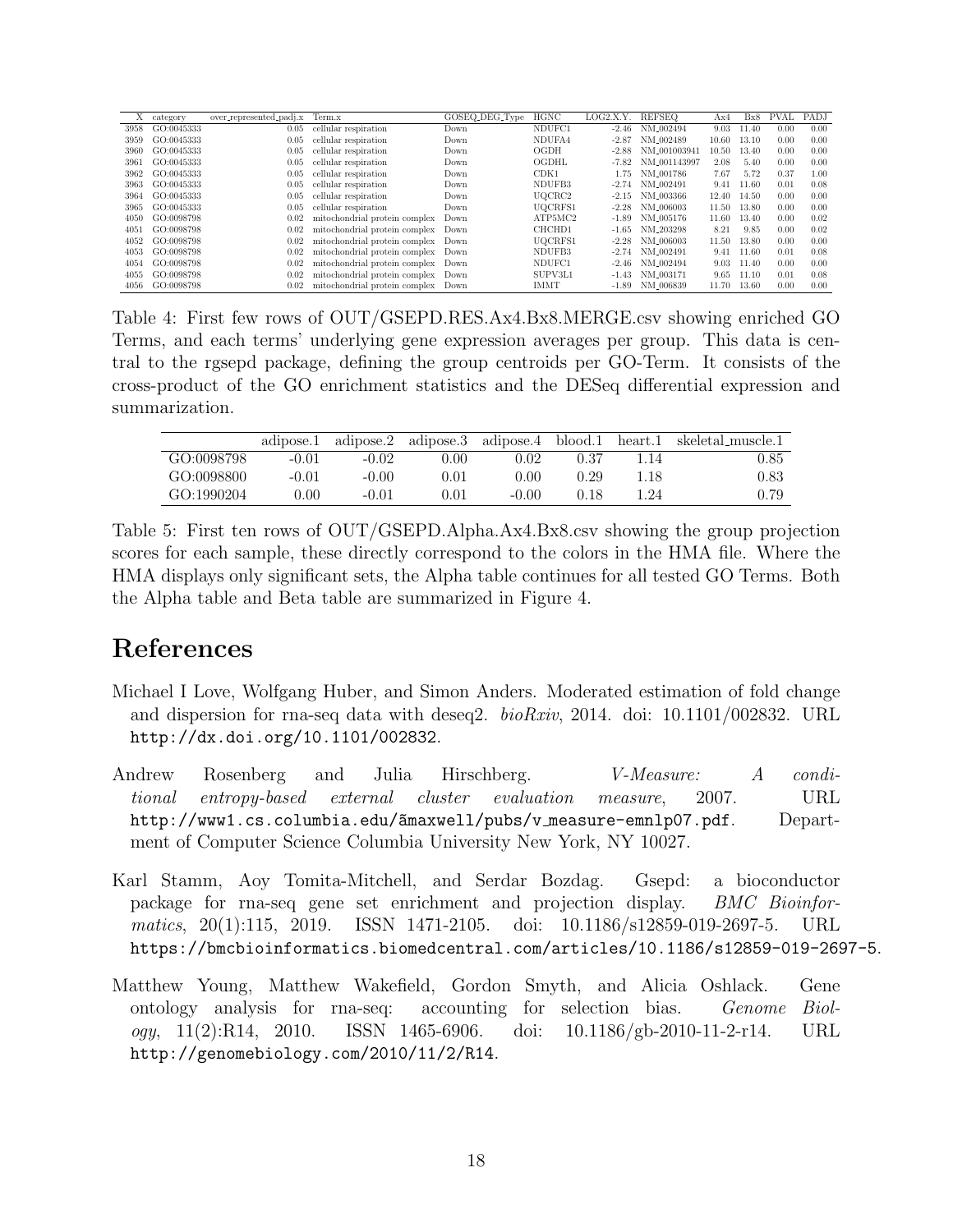|            | adipose.1 |      |      | adipose.2 adipose.3 adipose.4 blood.1 |      | heart.1 | skeletal_muscle.1 |
|------------|-----------|------|------|---------------------------------------|------|---------|-------------------|
| GO:0098798 | 0.01      | 0.04 | D.O2 | 0.04                                  | 0.27 | 0.11    | 0.10              |
| GO:0098800 | 0.01      | 0.02 | 0.01 | 0.03                                  | 0.28 | 0.12    | 0.12-             |
| GO:1990204 | 9.03-     | 0.05 | 2.05 | 0.05                                  | 0.18 | 0.17    | 0.15              |

Table 6: First ten rows of OUT/GSEPD.Beta.Ax4.Bx8.csv showing the linear divergence (distance to axis) for each sample, high values here would be annotated with white dots on the HMA file to indicate that a sample is not falling on the axis. Non-tested samples are expected to frequently have high values here, the C group was not part of the A vs B comparison. Where the HMA displays only significant sets, the Beta table continues for all tested GO Terms. Both the Alpha table and Beta table are summarized in Figure 4.

|            | adipose.1 | adipose.2 |      | adipose.3 adipose.4 blood.1 |      | heart.1 | skeletal_muscle.1 |
|------------|-----------|-----------|------|-----------------------------|------|---------|-------------------|
| GO:0098798 | 0.02      | 0.07      | 0.03 | 0.07                        | 0.61 | 1.16    | 0.87              |
| GO:0098800 | 0.02      | 0.04      | 0.03 | 0.05                        | 0.56 | 1.20    | 0.85              |
| GQ:1990204 | 0.05      | 0.08      | 0.09 | 0.08                        | 0.37 | 1.27    | 0.83              |

Table 7: First ten rows of OUT/GSEPD.HMG1.Ax4.Bx8.csv showing the z-scaled distance to the Group1 centroid for each sample, these directly correspond to the colors in the HMG file. Where the HMG displays only significant sets, the Gamma table continues for all tested GO Terms. Both the Gamma1 and Gamma2 tables are summarized in Figure 5. Distance is normalized to dimensionality by scaling between the centroids. Thus a score of 0 means the sample resides on the centroid, and a score of 1 means it resides on the opposite class centroid, or equidistant.

# Session Info

```
sessionInfo()
## R version 3.6.1 (2019-07-05)
## Platform: x86_64-pc-linux-gnu (64-bit)
## Running under: Ubuntu 18.04.3 LTS
##
## Matrix products: default
## BLAS: /home/biocbuild/bbs-3.10-bioc/R/lib/libRblas.so
## LAPACK: /home/biocbuild/bbs-3.10-bioc/R/lib/libRlapack.so
##
## locale:
## [1] LC_CTYPE=en_US.UTF-8 LC_NUMERIC=C
## [3] LC_TIME=en_US.UTF-8 LC_COLLATE=C
## [5] LC_MONETARY=en_US.UTF-8 LC_MESSAGES=en_US.UTF-8
## [7] LC_PAPER=en_US.UTF-8 LC_NAME=C
## [9] LC_ADDRESS=C LC_TELEPHONE=C
## [11] LC_MEASUREMENT=en_US.UTF-8 LC_IDENTIFICATION=C
##
## attached base packages:
```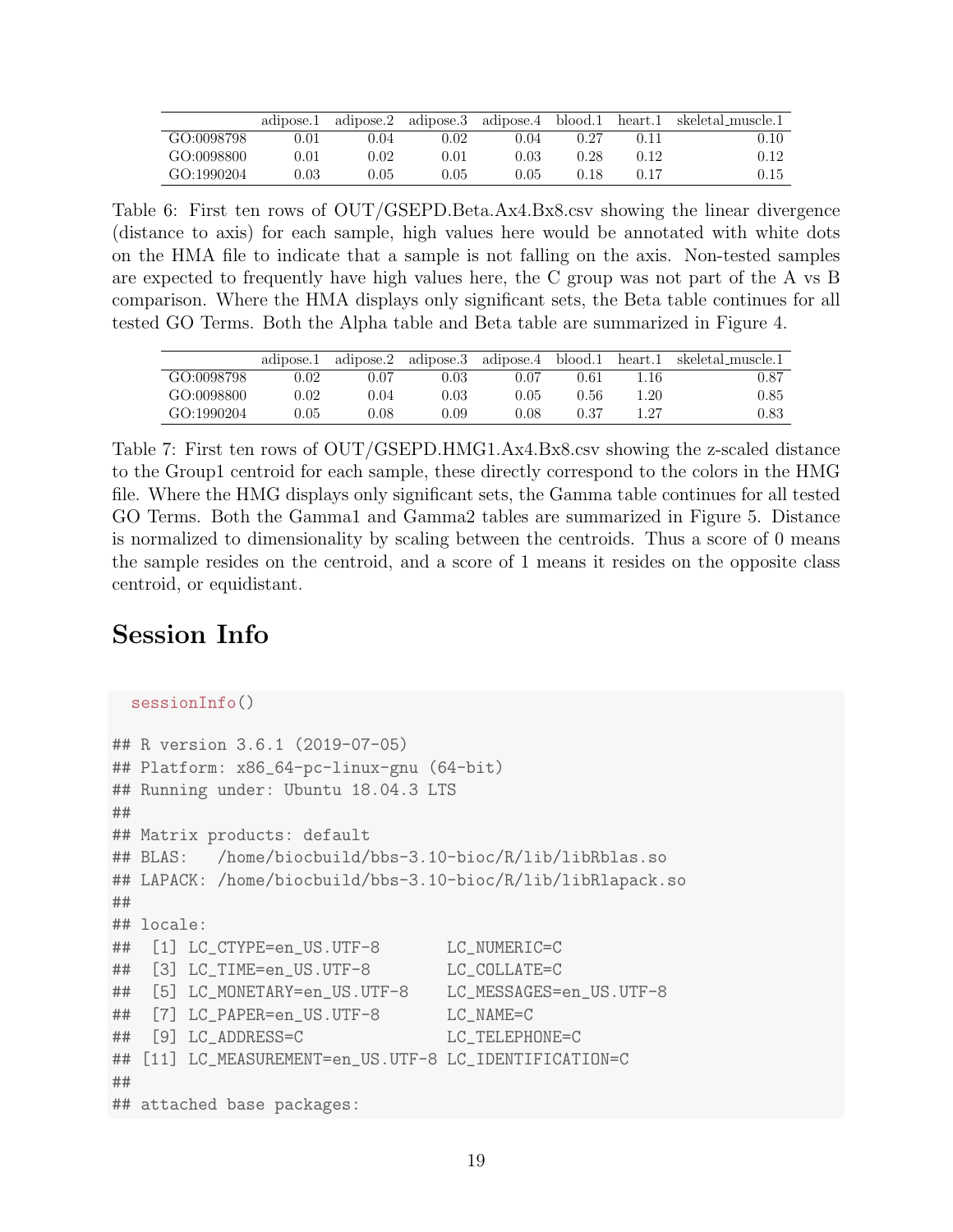|            | adipose.1 |          |      | adipose.2 adipose.3 adipose.4 blood.1 |      | heart.1 | skeletal muscle.1 |
|------------|-----------|----------|------|---------------------------------------|------|---------|-------------------|
| GO:0098798 | ۔01، ۱    | L.O2     | 1.00 | 0.98                                  | 0.80 | 0.25    | 0.23              |
| GO:0098800 | LO1.      | $\pm 01$ | 0.99 | .00                                   | J.86 | 0.28    | 0.26              |
| GO:1990204 | .00.      | .02      | 0.99 | .00.                                  | በ 87 | 0.38    | 0.34              |

Table 8: First ten rows of OUT/GSEPD.HMG2.Ax4.Bx8.csv showing the z-scaled distance to the Group2 centroid for each sample, these directly correspond to the colors in the HMG file. Where the HMG displays only significant sets, the Gamma table continues for all tested GO Terms. Both the Gamma1 and Gamma2 tables are summarized in Figure 5. Distance is normalized to dimensionality by scaling between the centroids. Thus a score of 0 means the sample resides on the centroid, and a score of 1 means it resides on the opposite class centroid, or equidistant.

|    | ## [1] parallel         | stats4                        | stats |                                               | graphics grDevices utils    | datasets |
|----|-------------------------|-------------------------------|-------|-----------------------------------------------|-----------------------------|----------|
|    | ## [8] methods          | base                          |       |                                               |                             |          |
| ## |                         |                               |       |                                               |                             |          |
|    |                         | ## other attached packages:   |       |                                               |                             |          |
| ## |                         | $[1]$ org. Hs.eg.db $_3.10.0$ |       | AnnotationDbi_1.48.0                          |                             |          |
| ## | $[3]$ rgsepd $_1.18.0$  |                               |       | goseq_1.38.0                                  |                             |          |
| ## |                         | [5] geneLenDataBase_1.21.0    |       | BiasedUrn_1.07                                |                             |          |
| ## | [7] $DESeq2_1.26.0$     |                               |       |                                               | SummarizedExperiment_1.16.0 |          |
| ## |                         | [9] DelayedArray_0.12.0       |       | BiocParallel_1.20.0                           |                             |          |
| ## |                         | $[11]$ matrixStats $_0.55.0$  |       | Biobase_2.46.0                                |                             |          |
|    |                         | ## [13] GenomicRanges_1.38.0  |       | GenomeInfoDb_1.22.0                           |                             |          |
|    | ## [15] IRanges_2.20.0  |                               |       | S4Vectors_0.24.0                              |                             |          |
|    |                         | ## [17] BiocGenerics_0.32.0   |       | xtable_1.8-4                                  |                             |          |
| ## |                         |                               |       |                                               |                             |          |
|    |                         |                               |       | ## loaded via a namespace (and not attached): |                             |          |
| ## | $[1]$ nlme $-3.1-141$   |                               |       | bitops $_1.0-6$                               |                             |          |
| ## | $[3]$ bit64_0.9-7       |                               |       | RColorBrewer_1.1-2                            |                             |          |
| ## | $[5]$ progress $-1.2.2$ |                               |       |                                               |                             |          |
| ## | $[7]$ tools_3.6.1       |                               |       | backports_1.1.5                               |                             |          |
| ## | $[9]$ R6_2.4.0          |                               |       | KernSmooth_2.23-16                            |                             |          |
| ## | $[11]$ rpart_4.1-15     |                               |       | $mgcv_1.8-30$                                 |                             |          |
|    | ## [13] Hmisc_4.2-0     |                               |       | $DBI_1.0.0$                                   |                             |          |
| ## | $[15]$ lazyeval_0.2.2   |                               |       | colorspace_1.4-1                              |                             |          |
|    | ## [17] nnet_7.3-12     |                               |       | tidyselect_0.2.5                              |                             |          |
|    | ## [19] gridExtra_2.3   |                               |       | prettyunits_1.0.2                             |                             |          |
| ## | $[21] \quad curl_4.2$   |                               |       | $bit_1.1-14$                                  |                             |          |
|    | ## [23] compiler_3.6.1  |                               |       | htmlTable_1.13.2                              |                             |          |
|    |                         | ## [25] rtracklayer_1.46.0    |       | caTools_1.17.1.2                              |                             |          |
| ## | $[27]$ scales $\_1.0.0$ |                               |       | checkmate_1.9.4                               |                             |          |
|    |                         | ## [29] genefilter_1.68.0     |       | askpass_1.1                                   |                             |          |
|    | ## [31] rappdirs_0.3.1  |                               |       | $stringr_1.4.0$                               |                             |          |
|    | ## [33] digest_0.6.22   |                               |       | Rsamtools_2.2.0                               |                             |          |